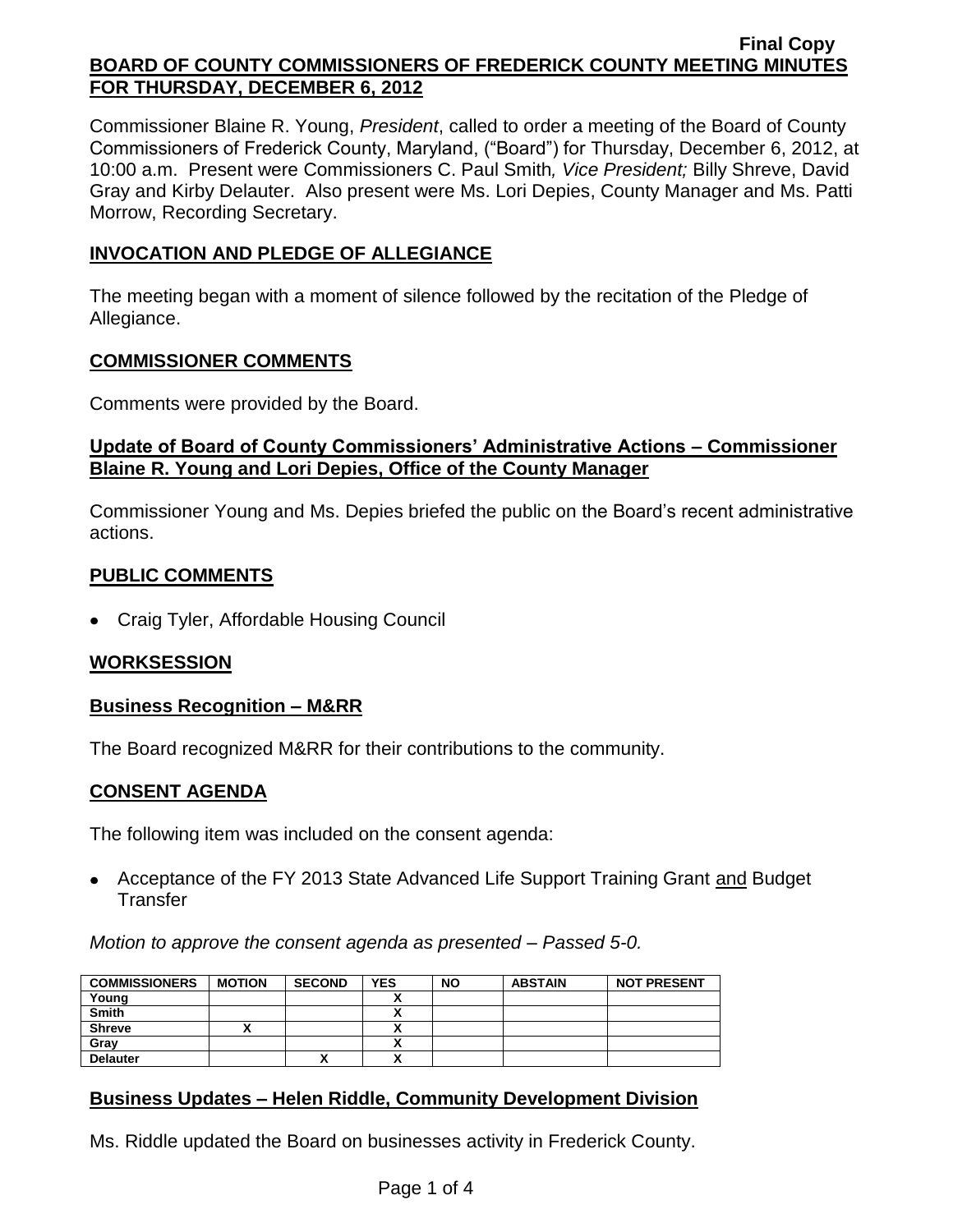## **Discussion Regarding the Frederick County Affordable Housing Council (AHC) – Jenny Short, Citizens Services Division**

Ms. Short and Ms. Pat Rosensteel, Citizens Services Division, requested direction regarding the proposal to dissolve the AHC as a county appointed board.

Public comment was received from:

• Scott Minton, AHC

*The Board directed staff to take the issue back to the full board of the AHC for a decision.*

## **ADMINISTRATIVE BUSINESS**

## **Approval of Board of County Commissioners' Meeting Minutes**

*By unanimous consent the Board approved the minutes for Tuesday, November 13, Thursday, November 15 and Tuesday, November 20, 2012.*

### **Presentation of Ordinance for Signature Purposes – Rezoning Amendment #R-06-1(A) – Urbana Investment Properties II, LLC (Public Hearing Held 11/20/12) – John Mathias, Office of the County Attorney**

*No action was taken as this item was presented for signature.*

(A copy of the approved/adopted ordinance can be obtained in the County Manager's Office or from the county's website, [www.FrederickCountyMD.gov.](http://www.frederickcountymd.gov/))

## **Presentation of Ordinance for Signature Purposes – Rezoning Amendment #R-98-01(B) – Urbana Corporate Center, LLC (Public Hearing Held 11/20/12) – John Mathias, Office of the County Attorney**

*No action was taken as this item was presented for signature.*

(A copy of the approved/adopted ordinance can be obtained in the County Manager's Office or from the county's website, [www.FrederickCountyMD.gov.](http://www.frederickcountymd.gov/))

### **Resolution Supporting a Habitat for Humanity Revitalization Initiative – John Mathias, Office of the County Attorney**

Mr. Mathias presented the proposed resolution that would support the revitalization initiative that The Habitat for Humanity of Frederick County was providing within the City of Frederick.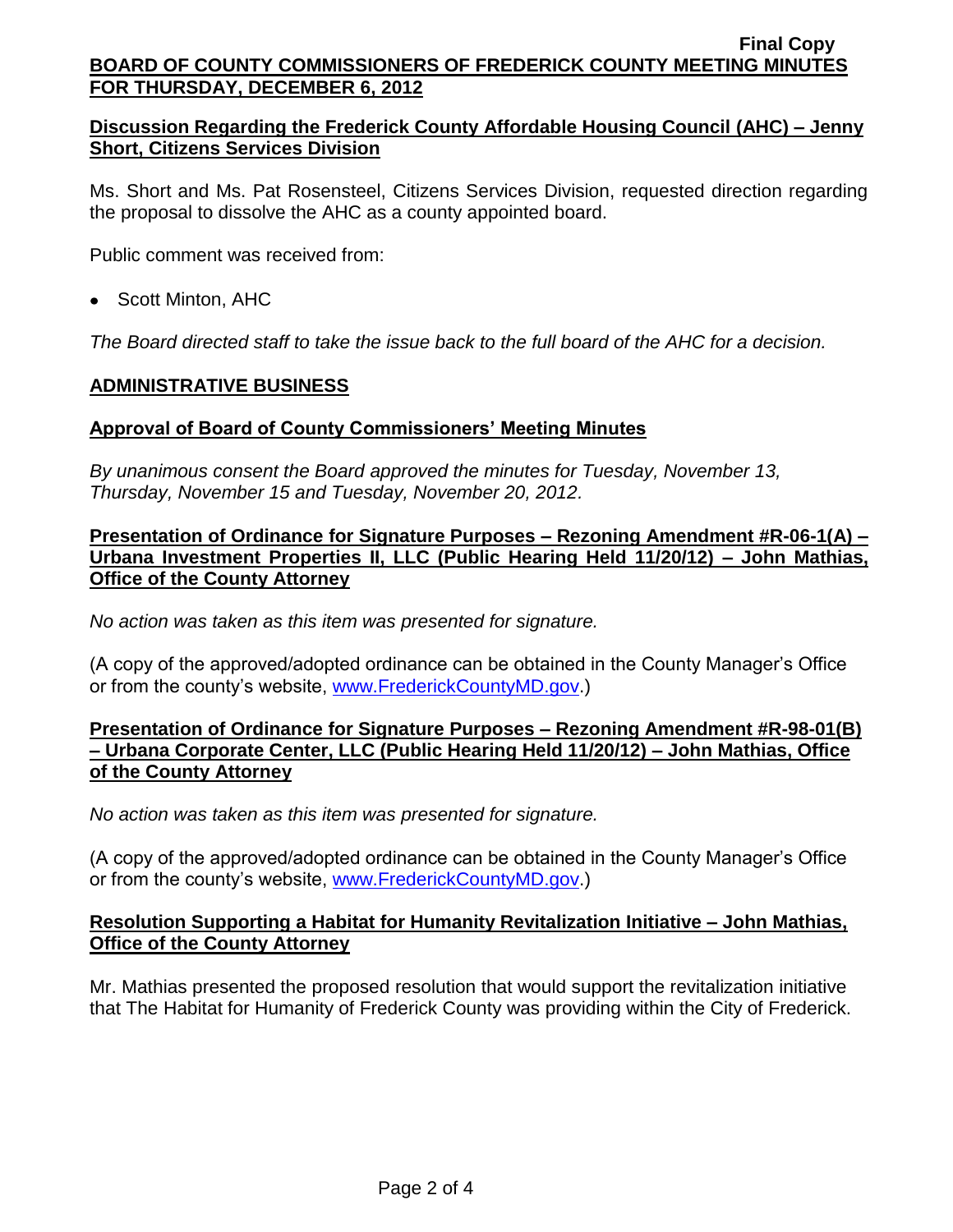*Motion to adopt the resolution as amended – Passed 5-0.*

| <b>COMMISSIONERS</b> | <b>MOTION</b> | <b>SECOND</b> | <b>YES</b> | <b>NO</b> | <b>ABSTAIN</b> | <b>NOT PRESENT</b> |
|----------------------|---------------|---------------|------------|-----------|----------------|--------------------|
| Young                |               |               |            |           |                |                    |
| <b>Smith</b>         |               |               |            |           |                |                    |
| <b>Shreve</b>        |               |               |            |           |                |                    |
| Grav                 |               | ^             |            |           |                |                    |
| <b>Delauter</b>      |               |               |            |           |                |                    |

(A copy of the approved/adopted resolution can be obtained in the County Manager's Office or from the county's website, [www.FrederickCountyMD.gov.](http://www.frederickcountymd.gov/))

#### **Letter of Intent to Purchase 7516 Hayward Road – Ray Barnes, Frederick County Public Schools**

Mr. Barnes requested the Board accept The City of Frederick's offer to purchase the 1.45 acres of property at 7516 Hayward Road for \$430,000.00.

*Motion to accept the letter of intent as presented – Passed 5-0.*

| <b>COMMISSIONERS</b> | <b>MOTION</b> | <b>SECOND</b> | <b>YES</b>           | <b>NO</b> | <b>ABSTAIN</b> | <b>NOT PRESENT</b> |
|----------------------|---------------|---------------|----------------------|-----------|----------------|--------------------|
| Young                |               |               | $\ddot{\phantom{0}}$ |           |                |                    |
| <b>Smith</b>         |               |               |                      |           |                |                    |
| <b>Shreve</b>        |               |               |                      |           |                |                    |
| Gray                 |               |               |                      |           |                |                    |
| <b>Delauter</b>      |               |               |                      |           |                |                    |

### **Representation Agreement – Lori Depies, County Manager**

Ms. Depies and Mr. Richard McCain, Office of the County Attorney, requested direction regarding the engagement of a broker firm to assist the county with the possible sale or privatization options for the Citizens Care and Rehabilitation Center / Montevue Assisted Living facility. Ms. Depies indicated it piggybacked a contract that was competitively bid.

*Motion to approve the agreement with the broker for the sale of the Citizens Care and Rehabilitation Center / Montevue Assisted Living facility – Passed 3-1-1.*

| <b>COMMISSIONERS</b> | <b>MOTION</b> | <b>SECOND</b> | <b>YES</b> | <b>NO</b> | <b>ABSTAIN</b> | <b>NOT PRESENT</b> |
|----------------------|---------------|---------------|------------|-----------|----------------|--------------------|
| Young                |               |               |            |           |                |                    |
| <b>Smith</b>         |               |               | ~          |           |                |                    |
| <b>Shreve</b>        |               |               |            |           |                |                    |
| Grav                 |               |               |            |           |                |                    |
| <b>Delauter</b>      |               |               | ^          |           |                |                    |

## **Review of the FY 2014 Base Budget – Regina Howell, Budget Office, Office of the County Manager**

Ms. Howell discussed the FY 2014 revenue and expenditures assumptions and projections with the Board.

*No action was taken as this item was informational.*